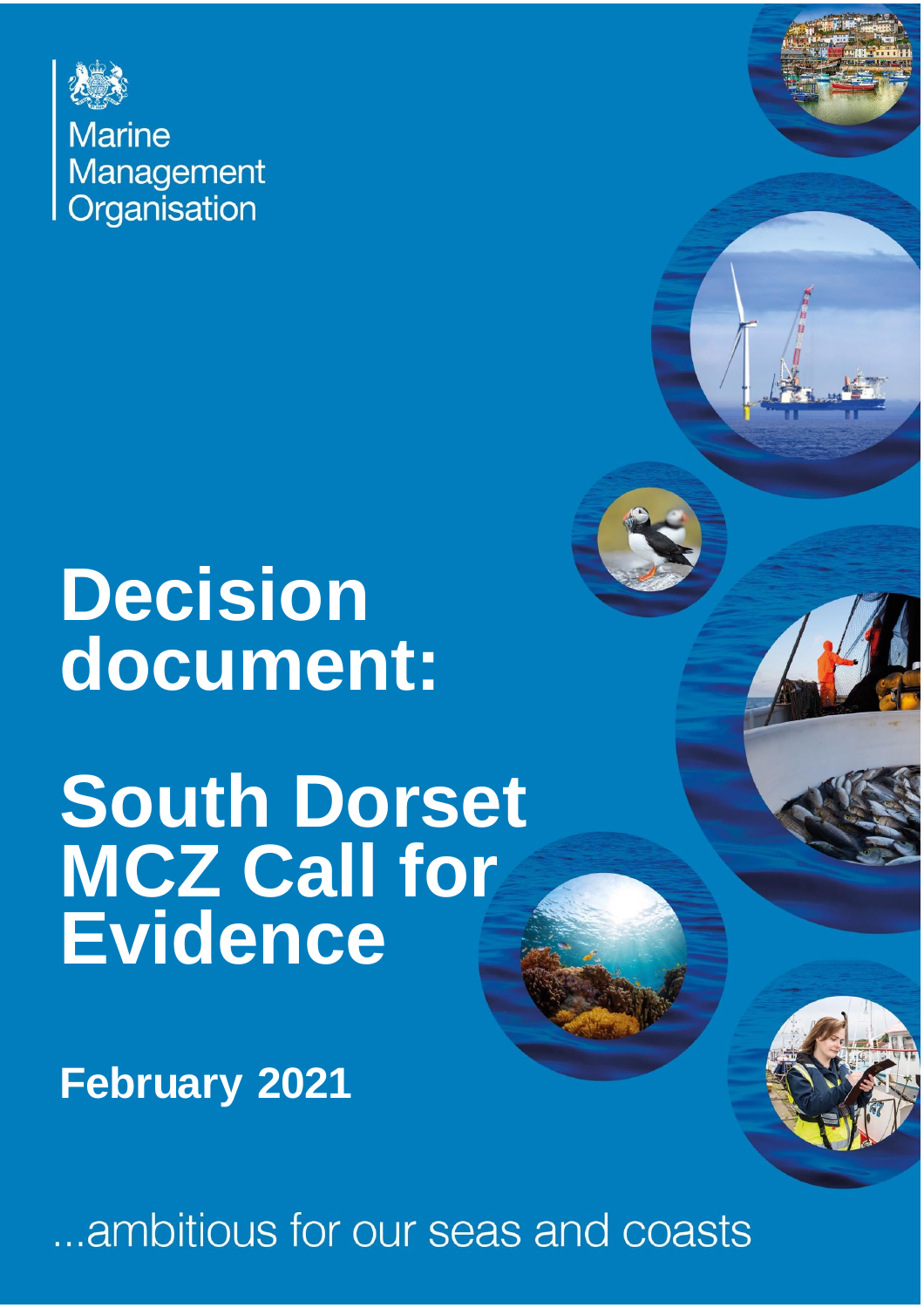## **1. Introduction**

Between 28th October and 15th December 2020 the MMO ran a call for evidence to seek views on the draft assessments of the impacts of fishing and non-licensable activities in five marine protected areas (MPAs).

The four MPAs which are being assessed for the impact of fishing are:

- The Canyons Marine Conservation Zone (MCZ);
- Dogger Bank Special Area of Conservation (SAC):
- Inner Dowsing, Race Bank, North Ridge SAC;
- South Dorset MCZ.

Studland Bay MCZ is being assessed for the impact of marine non-licensable activities.

Further details on the call for evidence are provided [here.](https://www.gov.uk/government/publications/managing-fisheries-in-marine-protection-areas-call-for-evidence)

This document presents a summary of the call for evidence responses received and the decision for the next steps for South Dorset MCZ.

## **2. South Dorset Marine Conservation Zone**

South Dorset MCZ was formally designated on 12 December 2013<sup>1</sup> . Moderate energy circalittoral rock was added as a protected feature on 29 January 2016<sup>2</sup>. High energy circalittoral rock was added as a protected feature on 31 May 2019<sup>3</sup>. The site has four designated features:

- Subtidal coarse sediment
- Subtidal chalk

l

- Moderate energy circalittoral rock
- High energy ciralittoral rock

The conservation objectives set for the features of South Dorset MCZ are set out in the sites' designation order as:

- are maintained in favourable condition if they are already in favourable condition; and
- be brought into favourable condition if they are not already in favourable condition.

[www.legislation.gov.uk/ukmo/2013/20/pdfs/ukmo\\_20130020\\_en.pdf](http://www.legislation.gov.uk/ukmo/2013/20/pdfs/ukmo_20130020_en.pdf)

<sup>3</sup> Ministerial order 2019 No. 37. Available online at:

<sup>&</sup>lt;sup>1</sup> Ministerial order 2013 No. 20. Available online at:

<sup>&</sup>lt;sup>2</sup> Ministerial order 2016 No. 29. Available online at: [www.legislation.gov.uk/ukmo/2016/29/pdfs/ukmo\\_20160029\\_en.pdf](http://www.legislation.gov.uk/ukmo/2016/29/pdfs/ukmo_20160029_en.pdf)

[www.legislation.gov.uk/ukmo/2019/37/pdfs/ukmo\\_20190037\\_en.pdf](http://www.legislation.gov.uk/ukmo/2019/37/pdfs/ukmo_20190037_en.pdf)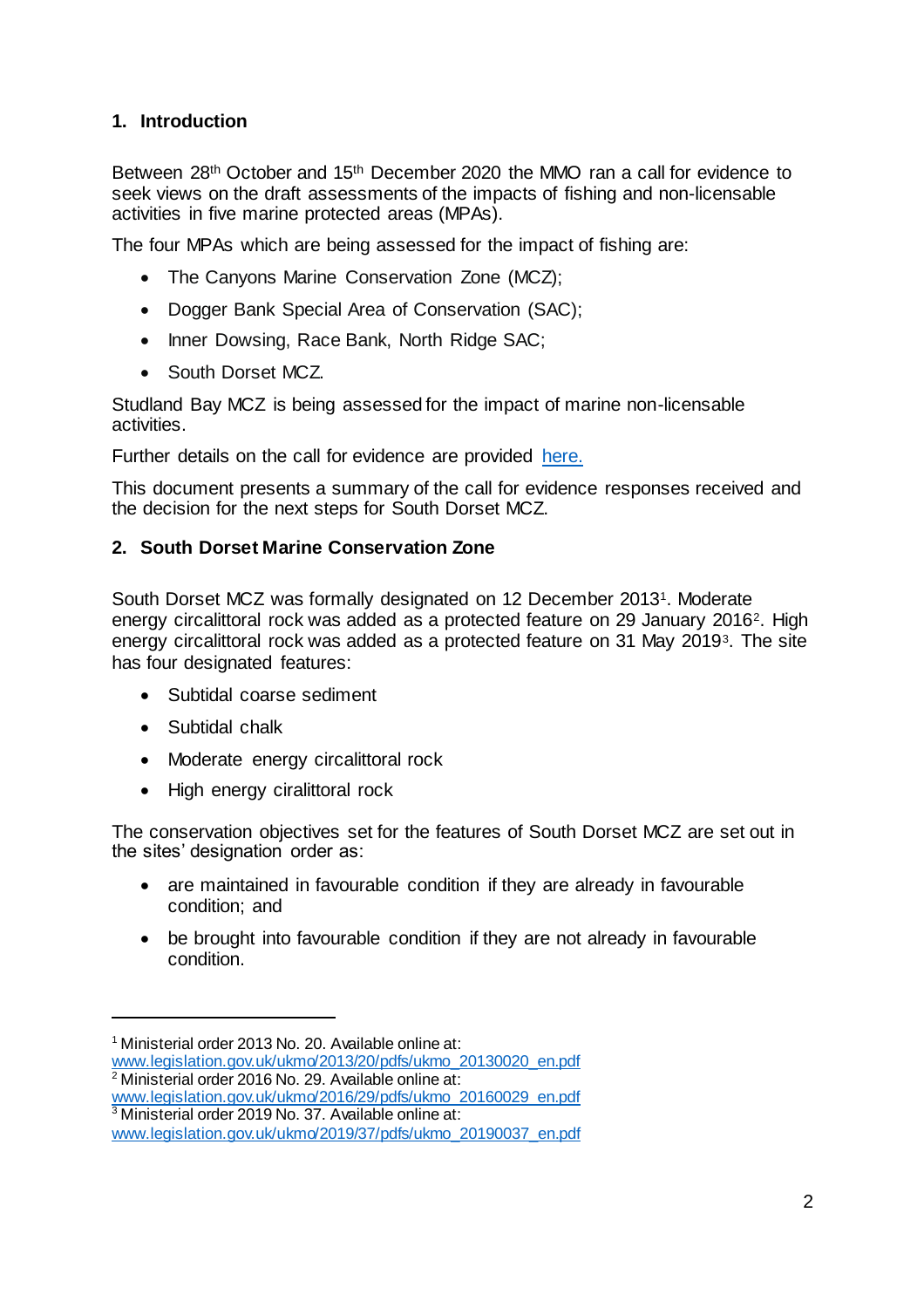Natural England has stated that the general management approach for subtidal coarse sediment is to 'maintain in favourable condition' whilst the approach for the other site features is to 'recover to favourable condition'<sup>4</sup> .

# **3. Assessment of the effects of fishing activities in South Dorset MCZ**

The MMO assessment of fishing impacts at this site, taking into account advice from Natural England and JNCC and the matrix of fisheries gear types and European marine site protected features<sup>5</sup>, concluded that subtidal chalk, moderate energy circalittoral rock and high energy ciralittoral rock are sensitive to the impacts of bottom towed fishing. For these features the conservation objectives will not be achieved due to its sensitivity to bottom towed fishing – irrespective of feature condition, level of pressure or background environmental conditions<sup>6</sup>. Coarse sediment is also sensitive to the impacts of bottom towed fishing but to a lesser degree.

# **4. Call for evidence responses**

# **4.1 Methodology for collecting responses**

The call for evidence for South Dorset MCZ included an online survey which presented multiple management options fishing activities.

Questions sought evidence and views from stakeholders on management options for each activities and asked for information about the location, condition and sensitivity of designated features as well as the level or nature of fishing within the site.

Stakeholders also had the option to answer the questions to consider in the call for evidence letter via email. Several responses were received in this way and these have been summarised here alongside the online survey responses.

# **4.2 South Dorset MCZ Survey Responses**

During call for evidence 25 responses were received related to South Dorset MCZ. These included responses from individuals, fishers, non-governmental organisations, industry groups and other government departments.

Responses have been collated and summarised below:

*4.2.1 Do you have information about the location, condition or sensitivity of the designated features?*

Respondents outlined information on the sensitivity of the designated features:

<sup>4</sup> The South Dorset MCZ: factsheet. Available online at:

[https://assets.publishing.service.gov.uk/government/uploads/system/uploads/attachment\\_data/file/80](https://assets.publishing.service.gov.uk/government/uploads/system/uploads/attachment_data/file/805629/mcz-south-dorset-2019.pdf) [5629/mcz-south-dorset-2019.pdf](https://assets.publishing.service.gov.uk/government/uploads/system/uploads/attachment_data/file/805629/mcz-south-dorset-2019.pdf) 

<sup>5</sup> www.gov.uk/government/publications/fisheries-in-european-marine-sites-matrix

<sup>6</sup>[https://assets.publishing.service.gov.uk/government/uploads/system/uploads/attachment\\_data/file/31](https://assets.publishing.service.gov.uk/government/uploads/system/uploads/attachment_data/file/310814/cefas_matrix_review.pdf) 0814/cefas\_matrix\_review.pdf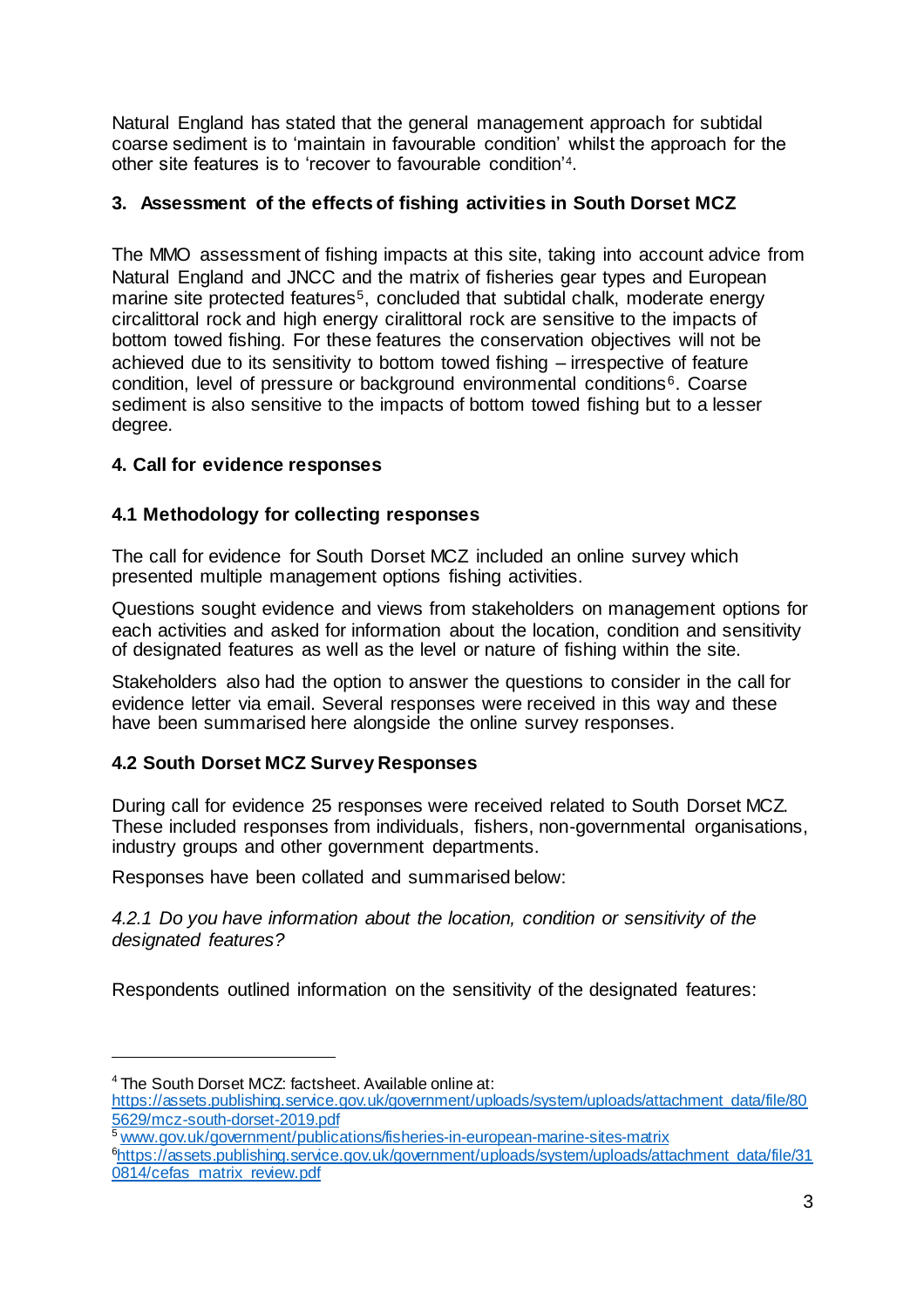- Benthic habitats are sensitive to bottom towed gear which can adversely affect the integrity of sites and the species dependant on them. The features and sub-features of South Dorset MCZ are sensitive to such methods of fishing.
- There is a wide range of scientific literature and evidence showing the major impacts and degrading effects bottom trawling has on benthic habitats including reducing species diversity of infauna and epifauna communities and resulting in bycatch of non-target species. Some of these are referenced in the MMO assessment for this site and a literature review of the seabed impacts of bottom trawling was provided.

## *4.2.2 Do you have information about the level or nature of fishing activity within the site?*

Respondents outlined several different fishing activities occurring in the area including:

- Fishing with rod and line for bass, bream, cod, pollack, brill and turbot. The season runs from the start of April to the end of January. This activity has been operational in the area for approximately 25 years.
- Static gear fishing including pots primarily targeting crab and lobsters and more recently whelks. Approximately 1000 pots is worked by 2 fishing boats. The usual season is spring, subject to French trawler activity. Shellfish potting activity has been operational in the area for approximately 30 years.
- Trawling in the area using approximately 50cm nets. Oceana analyses found only a very limited number of fishing hours recorded in 2019 using bottom towed gear in South Dorset MCZ. The Marine Conservation Society have also mapped all offshore >15m vessel activity from 2015-2018 for fishing vessels using bottom towed gear (such as beam trawls, otter, Danish and Scottish Seine, scallop dredge) using the Global Fishing Watch data resource. They identified very low fishing effort at the site by UK large trawler vessels at only around 7 hours of effort overlapping with the site for the entirety of the 4 year period, with no member states with large trawlers or dredgers operating in the site. The Global Fishing Watch data only captures active fishing rather than steaming, transiting, by collating data on vessel speed and direction/change of direction.

## *4.2.3 How would each of the proposed management options affect you?*

The following summarises the impacts people stated for each of the options. These are either impacts to themselves or other impacts.

**Option 1:** No fisheries restrictions. Introduce a monitoring and control plan within the site.

This option was considered by all respondents to be not acceptable. Some respondents provided reasons as to why it was unacceptable such as option 1 leading to the destruction of the environment and option 1 being counter to the Marine and Coastal Access Act, Marine Strategy Regulations and other national and international laws.

**Option 2:** Reduce/limit pressures. Due to the potential impacts of bottom towed gear on the features of the site, management would be introduced to reduce the risk of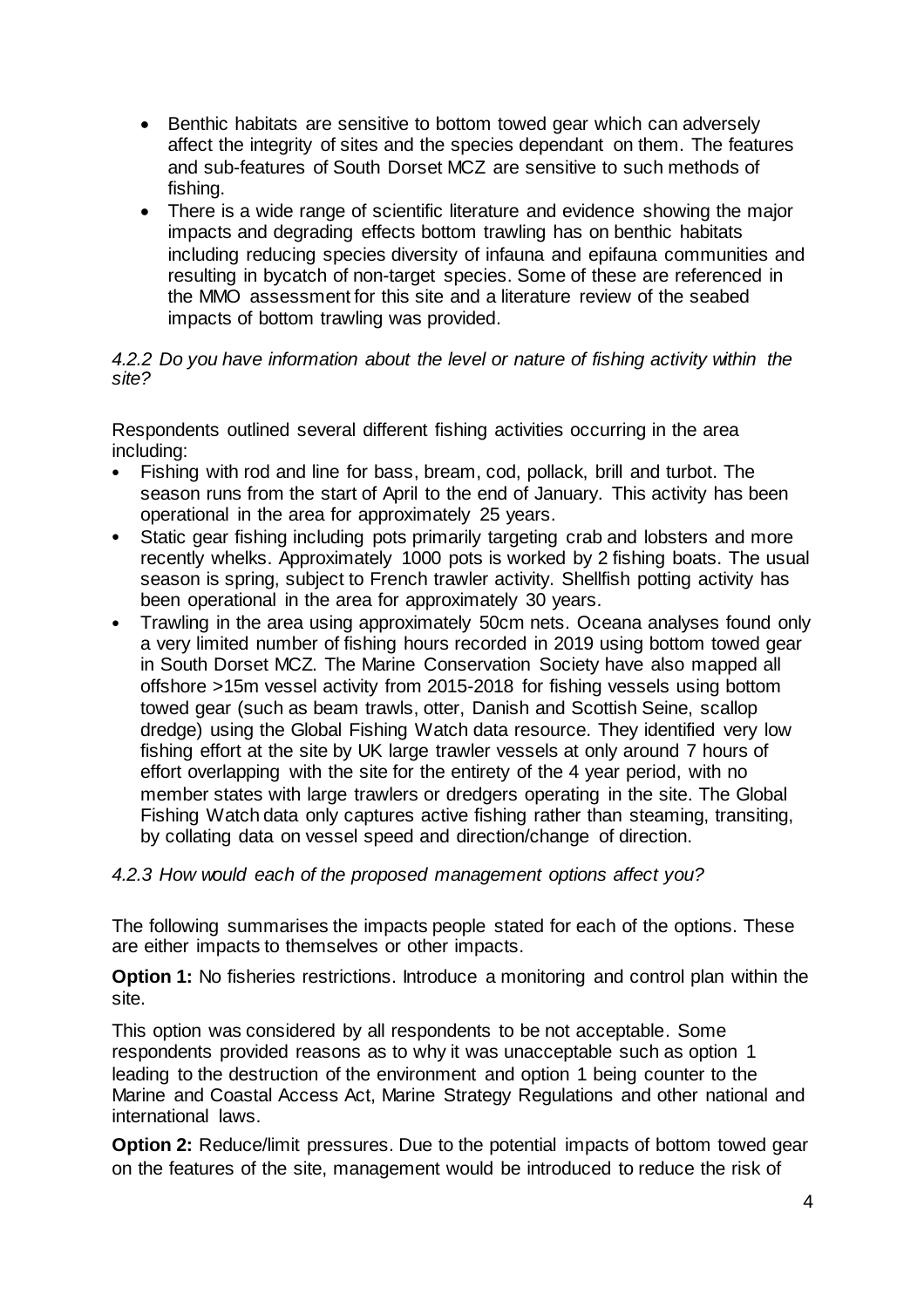the conservation objectives not being achieved. This may be through a zoned management approach and/or limiting the activity/intensity of these activity types.

Some respondents believed that this option was not sufficiently strong, providing reasons such as:

- Option 2 being counter to the Marine and Coastal Access Act, Marine Strategy Regulations and other national and international laws.
- Full protection of seabed habitats is required to enable blue carbon and biodiversity targets to be met, although a modicum (with set limits) of static gear could be set at the site that would enable some benefits.

Alternatively, this option was considered by some respondents to have a positive impact on other industries, with improved opportunities for recreational diving and a reduction in damage to static gear caused by bottom-towed gear vessels.

**Option 3:** Remove/avoid pressures (whole site prohibition). Demersal and semipelagic trawls, demersal seines and dredges will be prohibited in all areas of the site.

All respondents apart from one agreed that this option would be beneficial to the site, with respondents providing the following reasons:

- Necessary to conserve the integrity of the whole site as required by the Marine and Coastal Access Act, Marine Strategy Regulations and other national and international laws.
- Improved biodiversity which would lead to spill over. For example, in the Benyon Review (2019) research has shown "that the numbers of some species have increased by nearly 400% since this NTZ was established. It states that since protection has been in place, biodiversity has increased substantially, along with the size, age and density of species such as the king scallop and the European lobster"7.
- Improved opportunities for other industries, such as a reduction in damage on static gear due to bottom towed gear and less competition for fishing areas. This could also reduce fishing pressures on inshore grounds if static gear fishing could continue within the site.
- The Global Fishing Watch data (which is based on AIS records from fishing vessels greater than 15 m in length) showed limited bottom towed fishing occurs within the site, suggesting that there would be limited financial impacts on the fishing industry. However, as the site is fished to a small degree, this may have a greater impact than if the site were regularly trawled or dredged. Therefore, a whole site prohibition is necessary to prevent the severe impact of infrequent use of bottom towed gear.

<sup>7</sup> [https://www.wildlifetrusts.org/sites/default/files/2020-](https://www.wildlifetrusts.org/sites/default/files/2020-06/Benyon%20Review%20on%20Highly%20Protected%20Marine%20Areas_Book.pdf)

[<sup>06/</sup>Benyon%20Review%20on%20Highly%20Protected%20Marine%20Areas\\_Book.pdf](https://www.wildlifetrusts.org/sites/default/files/2020-06/Benyon%20Review%20on%20Highly%20Protected%20Marine%20Areas_Book.pdf)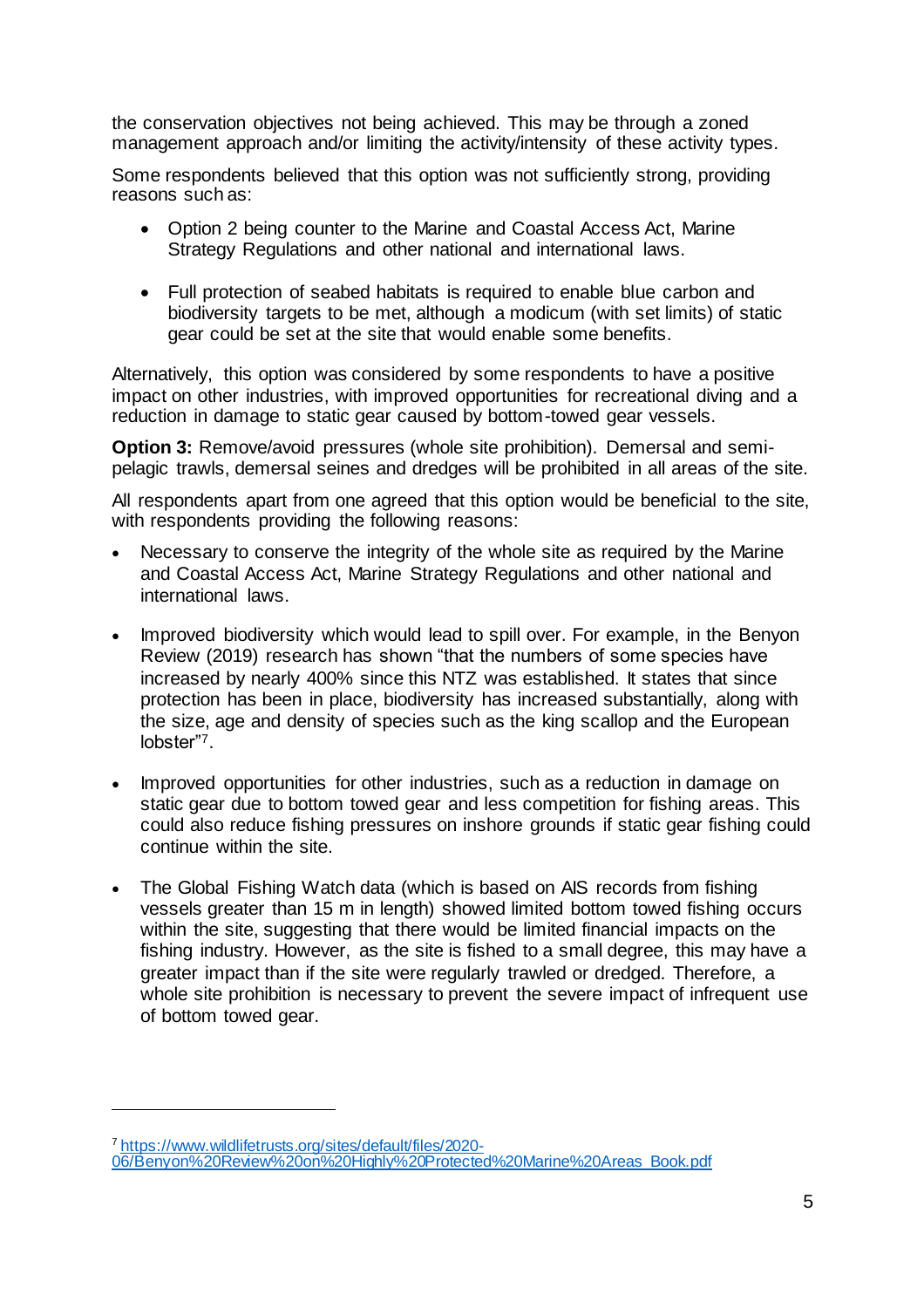*4.2.4. What other effects will each of the proposed management options have?* 

**Option 1:** No fisheries restrictions. Introduce a monitoring and control plan within the site.

Respondents stated that there will be no change in fishing activities and this would be insufficient to have any positive impact on the site.

**Option 2: Reduce/limit pressures.** 

l

Some respondents stated that this option is insufficient for the site's protection and a zoned approach would not meet biodiversity targets. There was also suggestion that placing strong limits on static gears could enable recovery of the site to meet conservation and climate objectives.

Respondents thought this option is only likely to affect crab potters and foreign fishing vessels, with a reduction in bottom towed gear fishing positively impacting other fishing gear industries. However, there could be a displacement of fishing effort which could negatively affect habitats and species outside of the site.

**Option 3:** Remove/avoid pressures (whole site prohibition). Demersal and semipelagic trawls, demersal seines and dredges will be prohibited in all areas of the site.

Respondents stated that option 3 as well as option 2 could lead to positive impacts for other fishing gear industries, although there could also be a displacement of fishing effort. Some respondents thought this would be the most beneficial option for species within the site, although one respondent thought the option was overly prescriptive for the area.

From data based on Luisetti *et al*., (2019), the Marine Conservation Society estimated the carbon assets of the site. The model in Luisetti *et al*., (2019) estimates that there are approximately 205 megatonnes of stored organic carbon in shelf sediments. The MCS have assessed the modelled distribution of shelf sediment carbon at the site (EUNIS A5 sediment layer) as being 89% of the site. Extrapolating the data of carbon from the entire continental shelf to the 172 km square area of the site with (A5) sediments, suggests a potential stored carbon value of 71,532 tonnes. If bottom towed fishing activity was continued to be permitted in the site, the potential cost of mitigating the loss of this stored carbon could be £3.18 million up until 2040. As fishing is at such low effort, a cost-benefit-analysis using these data would suggest that there is a greater benefit to society of a permanent closure of the area to bottom trawling rather than keeping the site open for such minimal returns.

The Marine Conservation Society also outlined that there is multi-sectoral support for a 'whole site' management approach such as outlined in Solandt et al., 2020<sup>8</sup> and Rees et al., 20209. Two further scientific papers under review detail the benefits of protecting mosaic habitats, which provide benefits to benthic biodiversity and fish populations beyond discrete designated features. The papers' findings are from Southern England, principally around the Lyme Bay area, so it could be assumed

<sup>&</sup>lt;sup>8</sup>https://www.researchgate.net/publication/336413838 Managing marine protected areas in Europ [e\\_moving\\_from\\_'feature-based'\\_to\\_'whole-site'\\_management\\_of\\_sites](https://www.researchgate.net/publication/336413838_Managing_marine_protected_areas_in_Europe_moving_from_)

<sup>&</sup>lt;sup>9</sup>https://www.researchgate.net/publication/339152267 Emerging themes to support ambitious UK [marine\\_biodiversity\\_conservation](https://www.researchgate.net/publication/339152267_Emerging_themes_to_support_ambitious_UK_marine_biodiversity_conservation)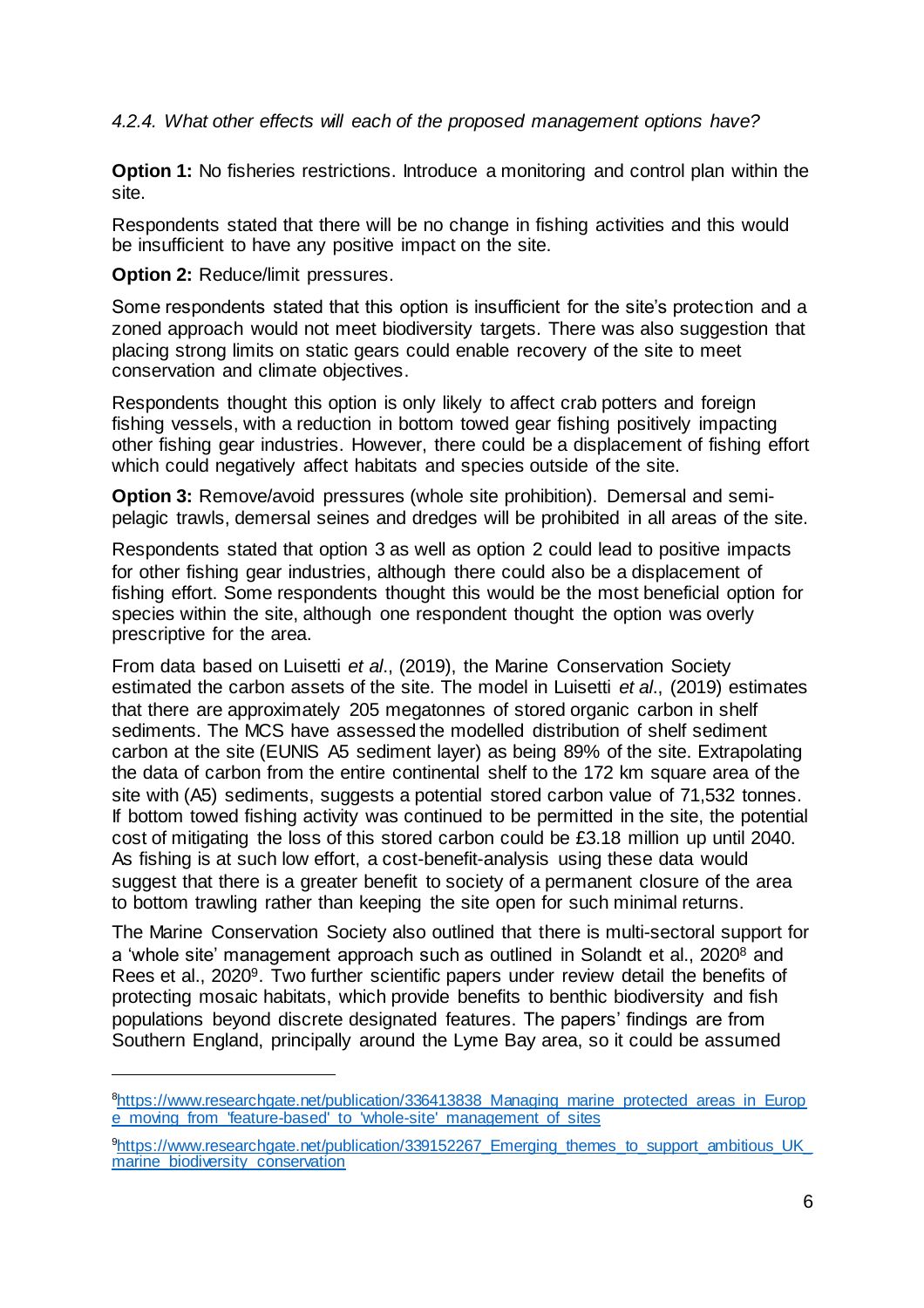that the positive biodiversity, biomass and density responses within the South Dorset site would be replicated by similar strict and comprehensive management measures.

## *4.3.5 What proportion and/or which parts of the site should be subject to a prohibition of bottom towed gears?*

All respondents believed that 100 % of the site should be subject to a prohibition of bottom towed gears. Some respondents expanded on this, stating that bottom towed fishing is highly damaging to seabed habitats and benthic communities and is not compatible with the site's conservation objectives. Prohibiting these fishing gears across the entire site would protect the features from further damage and foster their recovery as soon as possible. This would also result in more benefits to the wider society such as an improvement in essential fish habitat, an increase in biodiversity, species richness and carbon capture and storage potential.

#### *4.3.6. Any other comments not addressed within survey responses*

- One respondent stated that the Natural England Commissioned Report, NECR33010 aimed to develop a novel DNA-based method for monitoring inshore fish communities using programmable inDepth eDNA samplers. During the course of undertaking this project, inDepth eDNA samplers were placed in or near the South Dorset MCZ and over the course of the programmed sampling period collected eDNA data covering the South Dorset MCZ. In this area, up to 55 species of fishes, including sharks and rays were characterised.
- One respondent noted that a reduction in the potential impacts of gears that directly impact the seabed could also cause an inadvertent reduction on the discovery of known or presently unknown archaeological materials. It is possible that the reporting of impacts or accidental recovery of new archaeological discoveries could diminish. For further detail about the interaction between the historic environment and commercial fishing activity please see Firth et. al., 201311.
- One respondent commented that in relation to the draft South Dorset MCZ fisheries assessment, with reference to the statement on p.37, section 4.2.1: "this can be especially damaging to soft substrates such as chalk reefs, with evidence of one pot scraping 200mm of chalk relief from the reef surface (Spray and Watson, 2011)", caution should be used with the following reference as no context to this claim is made and under what circumstances the damage occurred and is not derived from a scientific study. It is an anecdotal claim without peer review and therefore is therefore not clear what relevance it has to the assessment.

<sup>10</sup> <http://publications.naturalengland.org.uk/publication/5189247108907008>

<sup>11</sup> <https://research.historicengland.org.uk/Report.aspx?i=15757>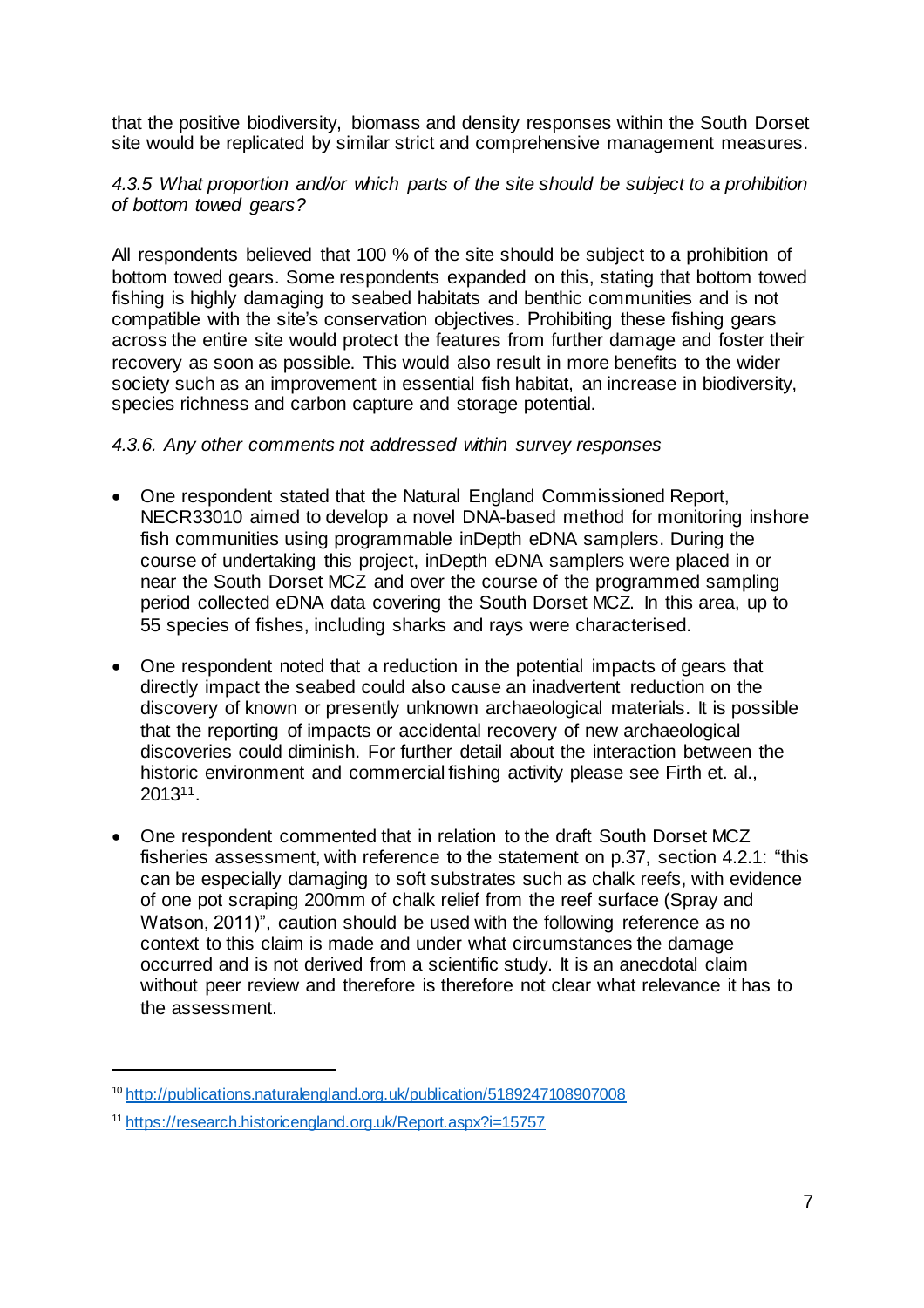- One respondent stated that potential levels of exposure given the operational nature of potting would provide further information on the potential for impacts to occur. Without the possibility for pots to be displaced in circumstances of high bed shear stress, our own calculations based on knowledge of fishing densities suggest that pots do not interact with the seabed more than one in 30 years<sup>12</sup>.
- Natural England and JNCC jointly provided formal advice on 30/04/20 based on the Conservation Advice package for the site. Natural England support the MMO conclusions that there is a pathway for disturbance from bottom-towed gear, and the impacts alone are of significant risk to hinder the conservation objectives of the site, hence management will be required. Natural England agree with the conclusion that trap fishing alone is not of significant risk to hinder the conservation objectives of the site, however it is advised that this conclusion may need to be re-visited should fishing intensity changes in the future.

## **5. MMO response to site specific consultation responses**

MMO would like to thank everyone who responded to the call for evidence. We have reviewed all responses and have updated our assessment accordingly.

A summary of specific evidence and comments, and how these have been addressed is set out below:

- The following documents were reviewed and additional evidence was included in the draft assessment where necessary: 'Review of impacts of bottom trawling on the seabed, with focus on Marine Protected Areas and sensitive coastal habitats in European waters', The Natural England Commissioned Report, NECR33013.
- An estimate of the average number of pots hauled per day (500) was used to update our calculations within the Pr-value model.
- A clarification regarding the limited fishing activity suggested to occur within the site based on Global Fishing Watch data. This data primarily uses automatic identification system (AIS) data, which can be turned off by vessels and is used by vessels larger than 15 m in length. In the MMO's assessment vessel monitoring system (VMS) data is used which provides high level confidence for the activity of vessels greater than 12m in length. This suggests that higher levels of fishing using bottom towed gear occur within the site, particularly from non-UK vessels. For example, from 2014-2019 there were 52 VMS reports at fishing speed from UK vessels using bottom towed gear compared to 369 VMS reports from non-UK vessels.
- A concern from respondents that the prohibition of bottom towed gears across South Dorset MCZ could lead to the displacement of these fishing activities increasing pressure on habitats outside of the site. The draft assessment indicates that bottom towed gears are adversely affecting the designated

<sup>12</sup> <http://nffo.org.uk/uploads/attachment/92/potting-intensity-calculations.pdf>

<sup>13</sup> <http://publications.naturalengland.org.uk/publication/5189247108907008>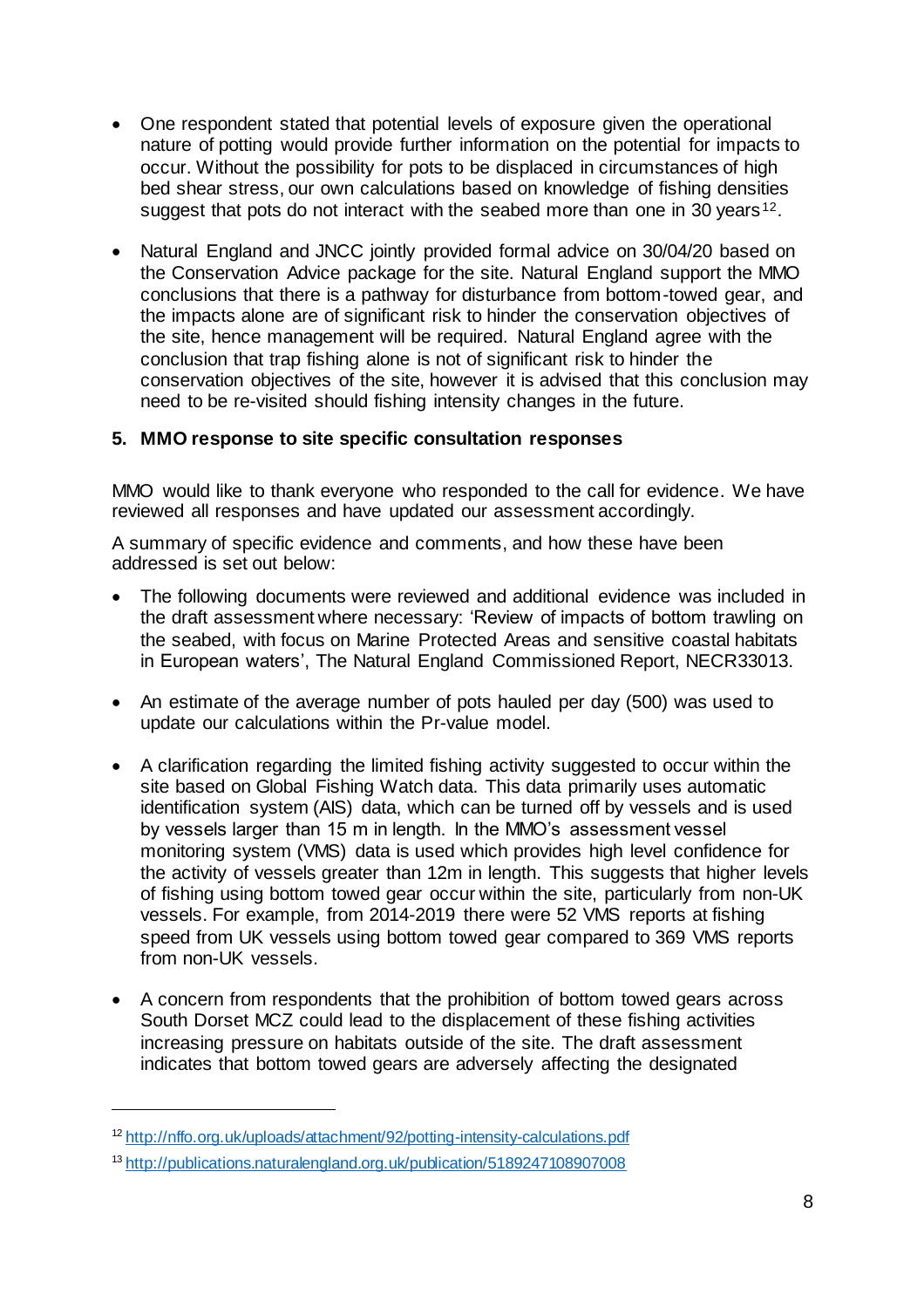features. As such the potential impact of displacement to areas outside of South Dorset MCZ does not remove the requirement to ensure that fishing is managed to further the conservation objectives of South Dorset MCZ. Further, there appears to be relatively limited activity from both UK and non-UK vessels using bottom towed gears occurring across the site and therefore this impact may not be significant.

- A suggestion from respondents that static gear should be limited or prohibited entirely in the site. The draft MMO assessment concludes that trap fishing alone and in-combination is not of significant risk to hinder the conservation objectives of the site, and therefore management measures for static gear will be introduced at this time. However, the MMO will review this assessment every five years or earlier if significant new information is received, such as updated conservation advice or advice on the condition of the feature or a significant change in activity levels. To coordinate the collection and analysis of information regarding activity levels, and to ensure that any required management is implemented in a timely manner, a monitoring and control plan will also be implemented for this site.
- A concern from respondents that a reduction in bottom towed fishing within the site would cause an inadvertent reduction on the discovery of known or presently unknown archaeological materials. The draft assessment indicates that bottom towed gears are adversely affecting the designated features. As such the potential for an inadvertent reduction on archaeological materials does not remove the requirement to ensure that fishing is managed to further the conservation objectives of the MCZ.
- A suggestion from respondents that option 3 (prohibition of bottom towed gear across the whole site) is overly prescriptive for the area. The draft assessment indicates that bottom towed gears are adversely affecting the designated features. Due to the dispersed distribution and sensitivity of the designated features across the site options 1 and 2 are not viable to further the conservation objectives of the MCZ.
- A concern from respondents in relation to the draft assessment of the use of the reference Spray and Watson, 2011 in the statement on p.37, section 4.2.1: "this can be especially damaging to soft substrates such as chalk reefs, with evidence of one pot scraping 200mm of chalk relief from the reef surface (Spray and Watson, 2011)". Spray and Watson, 2011 is a report on marine surveys conducted by Seasearch East. On p.10 it includes a picture of a lobster pot on chalk relief with the caption 'This lost (unbuoyed) lobster pot off Sheringham has worn away 200mm of chalk relief from the reef surface as it has been scrubbed back and forth by the tide.' Therefore the MMO considers this evidence to be reliable although unlikely to be representative of potting on chalk reef. Therefore the MMO will include an amendment to the sentence to state that it is a 'lost' pot and an additional caveat 'although this amount of damage is not likely to be representative for potting due to the limited amount of time pots remain on the seabed when fishing.'
- A suggestion from respondents that that providing the potential levels of exposure from potting on the seabed would provide further information on the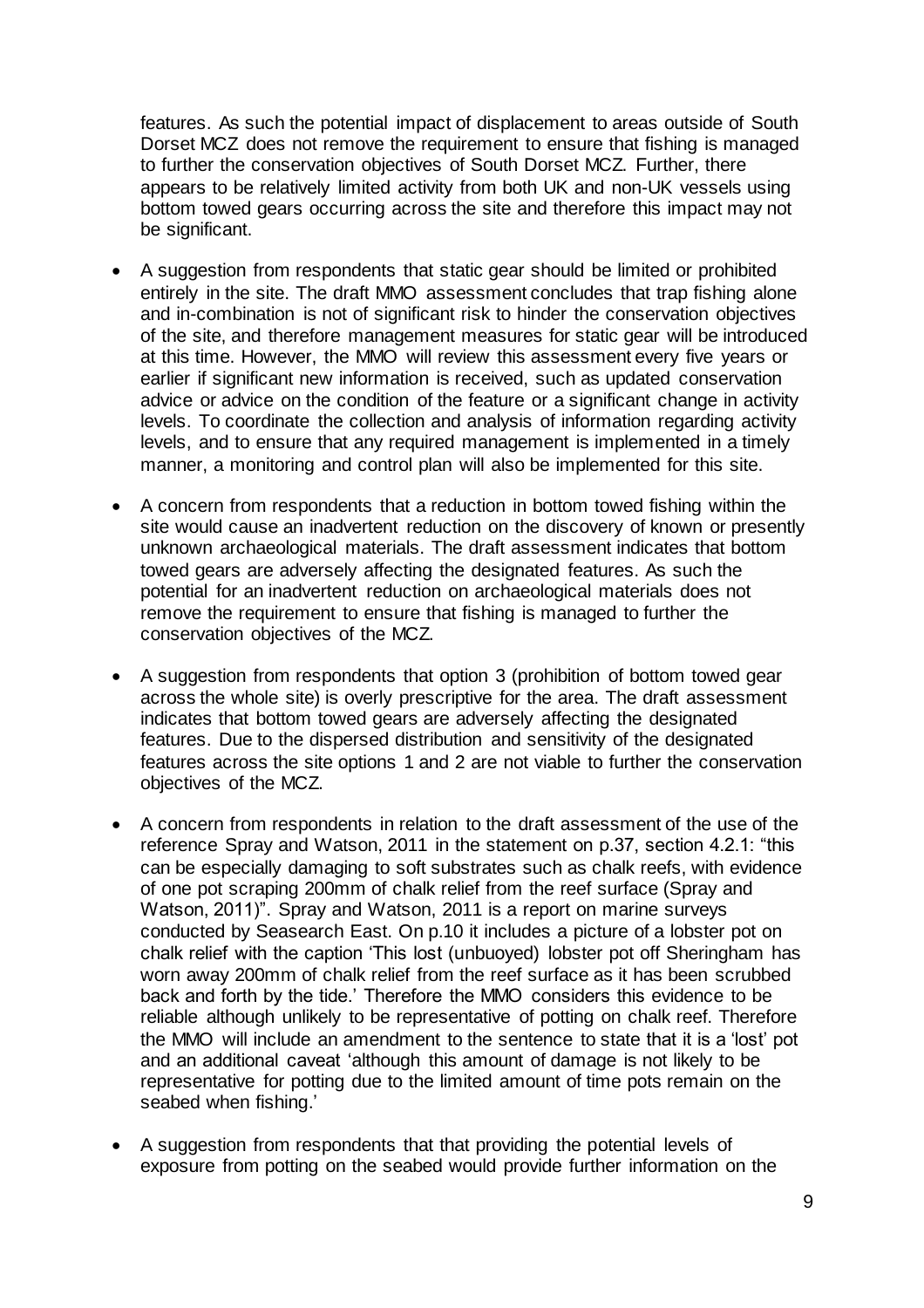potential for impacts to occur. The MMO has estimated the spatial footprint of pots within the MCZ based on VMS data in section 4.1.6. This indicates that the total area impacted by potting fishing gear is very low, due to the relatively small footprint of pots on the seabed and the little fishing activity occurring within the site.

## **6. General consultation responses**

The MMO received consultation responses which apply to the general assessment process which do not relate to specific MPAs. Therefore the MMO have summarised these consultation responses in the below section together with the MMO's response to the comments.

**Respondent comment:** It is not appropriate to discount fishing activities from the incombination assessment where the assessment has concluded the activities will have an adverse effect on the site alone, and this is not the normal approach. This is due to the uncertainty around the management measures being put in place for fishing activities which are causing an adverse effect, the respondent has no confidence that management will be effective and therefore suggest these activities must also be included in the in-combination assessment.

**MMO Response**: The MMO MPA fisheries assessments aim to identify adverse effects on designated features from fishing pressures and suggest appropriate management measures to ensure the site's conservation objectives are met, in accordance with scientific advice provided by JNCC and Natural England, [https://jncc.gov.uk/our-work/marine-activities-and-pressures-evidence/#jncc](https://jncc.gov.uk/our-work/marine-activities-and-pressures-evidence/#jncc-pressures-activities-database)[pressures-activities-database.](https://jncc.gov.uk/our-work/marine-activities-and-pressures-evidence/#jncc-pressures-activities-database) 

The assessment is completed in several parts: Part A provides a coarse sensitivity assessment to identify which fishing activities can be discounted from further assessment (Part B) as they are not taking place or are not a significant concern. Part B provides an in-depth analysis to assess the pressures of fishing activities relevant for the site. Part C considers the effects of activities in-combination with other relevant activities taking place. These can include:

- Fishing activity/pressure combinations which were excluded in Part A due to not having a significant effect on features alone, but could have an in-combination affect.
- Fishing interactions assessed in Part B but not resulting in significant or adverse effect.
- Plans or projects such as marine development works requiring a marine licence.

Where activities have been identified in Part B to result in an adverse effect/significant risk alone, their consideration during Part C depends on the mitigation identified as a result of impacts identified in Part B.

Where an activity is identified in Part B as having an adverse effect/significant risk alone, and mitigation is introduced to reduce, but not entirely remove, this impacts, the residual impact will be considered in Part C to ensure all in-combination impacts are captured.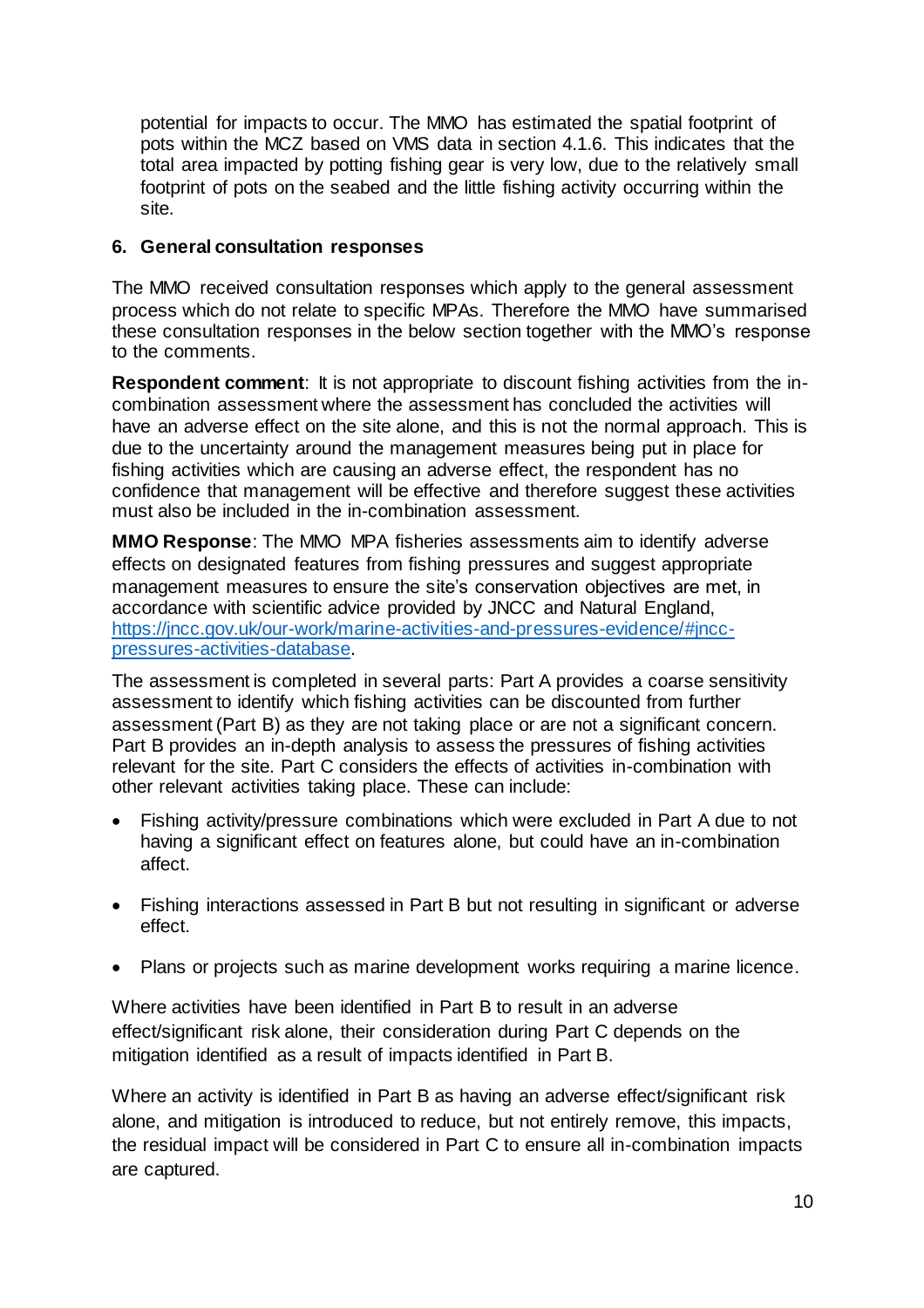Where mitigation will be introduced to entirely remove a pathway for a pressure from the activity to affect the feature, this pressure from this activity will not be considered in Part C. For example, where the identified mitigation is a prohibition of use of a certain fishing gear types within the site, most or all of the pressures from this activity would be removed from the site and it is not therefore considered during the incombination assessment.

The MMO assessment methodology is provided in Annex 1 of each assessment for full context.

**Respondent comment:** Any spatial management measure to reduce fishing pressure must also consider the potential displacement effects, and the wider impacts this could have on the benthic communities and mobile species associated with them.

**MMO Response**: The MMO MPA assessments use the best available evidence to fully consider all impacts against the conservation objectives, as identified by scientific evidence. If the assessment concludes that use of certain fishing gear types are not compatible with the site's conservation objectives, management measures may be put in place which could cause displacement of this fishing to other areas. This potential impact of displacement to areas outside of the MPAs or management areas does not remove the requirement to ensure that fishing is managed to further the conservation objectives of the site. However, the MMO will have regard to displacement and monitor every MPA by undertaking annual reports of fishing activities and pressures within MPAs, and by regularly reviewing and updating the MPA assessments to reflect any such changes that have been observed. See section 8 of the MMO MPA fisheries assessment for further details on the MMO process on reviewing assessments.

**Respondent comment:** The outcome of this call for evidence and any subsequent consultations will fall far short of providing the proper protection needed for the most ecologically important parts of our seas. The respondent highlighted that bottom trawling took place in 71 offshore MPAs in 2019 and advocate a ban on all destructive fishing gears starting with bottom trawlers and supertrawlers, across the entire MPA network. The respondent suggests these bans are introduced from 1st January 2021, by removing licenses for supertrawlers & bottom trawlers to fish in MPAs, via powers in the Fisheries Act 2020.

The respondent also stated that the process lacks ambition, both in the number of MPAs included and the management options proposed. It is also unnecessarily slow and cumbersome as a process for delivering the scale and extent of ambition required to protect our oceans.

**MMO Response**: The purpose of the call for evidence was to gather additional evidence and stakeholder views on the draft MMO assessments and management options for fishing in four offshore MPAs: Dogger Bank Special Area of Conservation (SAC), Inner Dowsing, Race Bank and North Ridge SAC, South Dorset Marine Conservation Zone (MCZ) and The Canyons MCZ. The MMO assessments contain detailed assessments of the impacts of fishing in these sites and set out a range of management options. The outcomes of updated MMO assessments, taking into account evidence received and advice from Natural England and JNCC, have been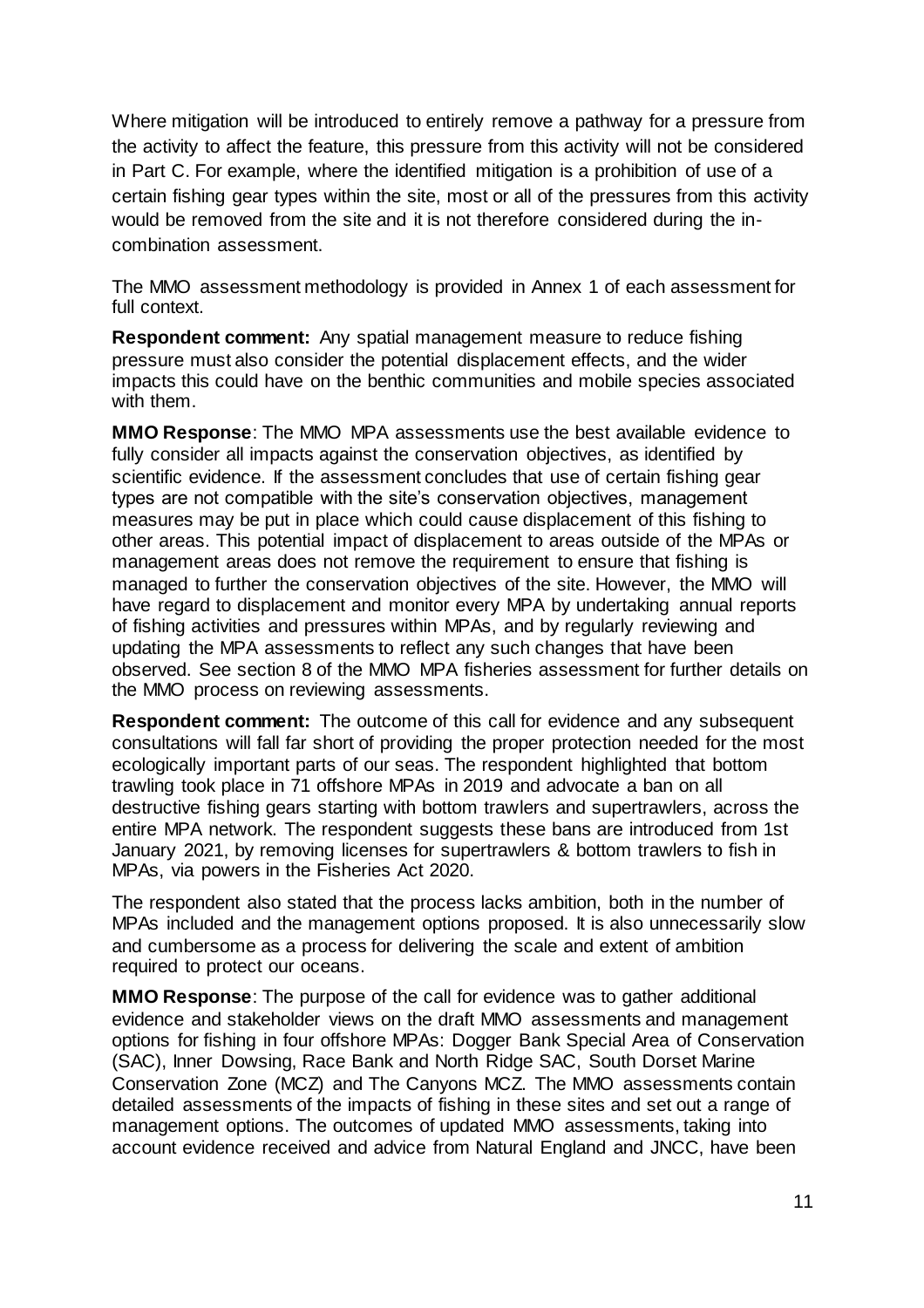used to develop ambitious and proportionate draft management measures which are now subject to public consultation.

**Respondent comment**: The fisheries assessments would benefit from a glossary of terms and consistent use of them throughout the documentation, and that an overarching assessment methodological conceptualisation would help communicate how the assessments are undertaken.

**MMO response**: The MMO MPA assessments aim to use clear accessible language and provide explanation where required for use of non-standard terminology. We recognise it would be valuable to provide some supporting information to aid interpretation of the assessments for wider audiences and so will seek to develop such a glossary for future assessments. Annex 1 of each of the MMO MPA assessments fully details the methodology and aims of the assessment and well as referencing the need for assessment in a manner consistent with section 126 of the Marine and Coastal Access Act. Evidence sources and SNCB advice packages are referenced in our assessments where appropriate.

**Respondent comment**: More explicit reference to SNCB advice within Part B would provide greater transparency on how the assessment is drawing its conclusions. The management objectives for mobile species was also identified as lacking clarity and purpose.

**MMO response**: Mobile species are not a designated feature of any of the sites assessed within this call for evidence. Natural England and JNCC conservation advice packages may include species (including mobile species) as a component part of a feature, and impacts on certain species may influence a target attribute for a site feature (feature target attributes are set out in Natural England or JNCC conservation advice packages). Where fishing impacts (for example the removal of target and non-target species) has the potential to impact a sites' conservation objectives we have used the best available evidence to assess this, in accordance with the pressures activities database published by JNCC and NE [\(https://jncc.gov.uk/our-work/marine-activities-and-pressures-evidence/#jncc](https://jncc.gov.uk/our-work/marine-activities-and-pressures-evidence/#jncc-pressures-activities-database)[pressures-activities-database\).](https://jncc.gov.uk/our-work/marine-activities-and-pressures-evidence/#jncc-pressures-activities-database)

**Respondent comment**: The respondent provided advice on the spatial footprint analysis (Pr-values) methodology and suggested applying a rule of using vessel speeds of 1-6 knots, rather than 0-6 knots currently used.

**MMO response**: The Pr-values presented incorporate gear specific fishing speeds which are used to identify relevant vessel pings to be included within the values presented. Annex 2 in each of the MMO MPA assessments provides information regarding the speeds that have been included for each of the fishing gears included. It is acknowledged in the description, strengths and limitations of fishing activity data provided in the assessments, that this may overestimate, or in some cases, underestimate the true level of fishing activity.

## **7. Decision and next steps**

Having analysed all evidence and stakeholder views received during the call for evidence, and updated the MMO assessment of the impacts of fishing in the South Dorset MCZ, we have concluded that in order to further the conservation objectives